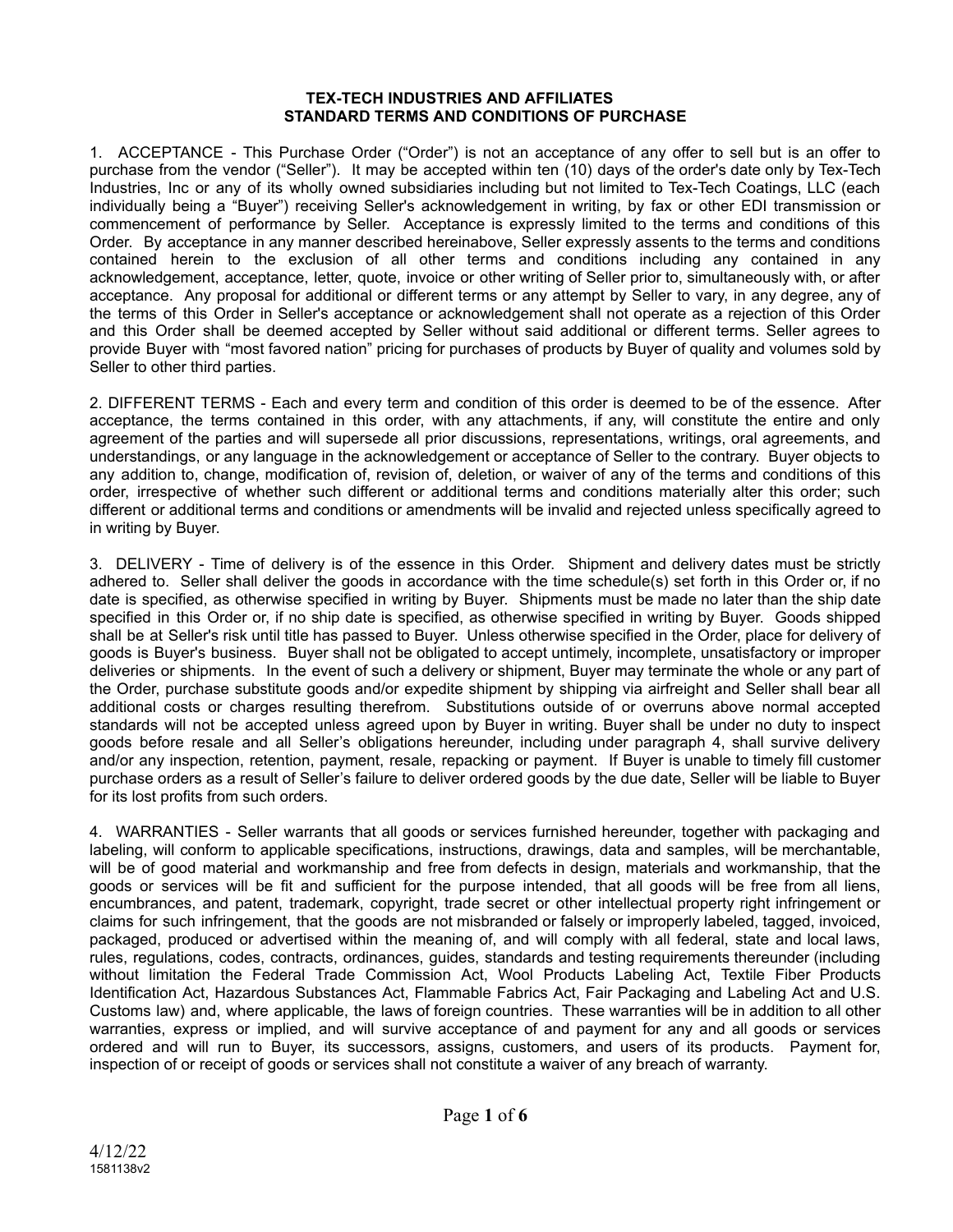5. INSPECTION/ TESTS – All goods ordered hereunder will be subject to inspection and testing by Buyer at all reasonable times and places, including Seller's facilities. It is expressly agreed that inspections and/or payments prior to, at the time of or after delivery will not constitute a final acceptance of the goods or services. Buyer shall have the right to reject non-conforming goods or to revoke acceptance of goods.

 6. TRADEMARKS – Seller acknowledges and will not challenge Buyer's exclusive ownership of Buyer's trademarks, designs and other intellectual property rights. Seller further acknowledges that it acquires no rights whatsoever in any of Buyer's trademarks or designs by virtue of providing goods or services under this Order and agrees that it will not apply for, attempt to register or otherwise acquire any rights to any of Buyer's trademarks or designs and will assign to Buyer any rights to designs developed in the course or in connection with this Order. Seller shall use Buyer's trademarks only for goods made for and sold to Buyer. All samples, seconds, overruns and/or defective goods shall not bear any Buyer trademark and will be disposed of as agreed to in writing.

 7. CONFIDENTIALITY – All drawings, patterns, specifications, designs, plans, costs, pricing, buying habits, costs of materials, lists, concepts, ideas or other data or information ("Information") furnished by Buyer to Seller which<br>relate to Buyer's business shall be considered proprietary to Buyer. Seller agrees that it shall use such relate to Buyer's business shall be considered proprietary to Buyer. Information solely for the purposes of fulfilling its obligations in accordance with this purchase order and shall keep all such Information confidential and will not divulge or use such Information for the benefit of itself or any third party, unless this requirement is waived expressly in writing by Buyer. Seller shall protect such Information and shall restrict the disclosure of Information to such persons who need access to such Information in order to fulfill Seller's obligations under this Order. Seller shall immediately, upon Buyer's request, promptly return to Buyer or destroy all Information, including copies thereof. The provisions of this paragraph 7 shall survive the completion, expiration or termination of this Order.

 8. PROPERTY - All equipment, tools, materials, vehicles and any other articles required for Seller's performance of this order shall be furnished by Seller, maintained in good condition, and replaced when necessary at Seller's expense. All designs, specifications, works of art, trade names, trademarks, trade dress, labels, tags and other materials or articles which are supplied by Buyer to Seller or which have been created or developed for Buyer by Seller in connection with the goods contracted for by Buyer are and shall remain the exclusive property of Buyer. Title to and a right of immediate possession of any property of any nature whatsoever furnished or paid for by Buyer shall remain in Buyer.

 9. TERMINATION - Buyer may terminate performance of the work under this Order, in whole or in part, by written notice to Seller. Upon receipt of such notice, Seller shall immediately discontinue all work and the placing of all orders for materials, facilities, and supplies pursuant to this Order. Upon termination by Buyer under this paragraph or certain remedies of Buyer (as set out in paragraph 10), Buyer shall negotiate payment to Seller based on Seller's non-recoverable, reasonable and actual documented costs and expenses and shall receive credit for any deposits, down payments, advanced expenses or any other prepayments. In no case, however, shall payments made under this paragraph exceed the aggregate price specified in this Order, less payments otherwise made or to be made. Nothing contained in this paragraph shall be construed to limit or affect any remedies, which Buyer may have as provided in paragraph 10.

 10. DEFAULT/ CANCELLATION - If Seller's financial condition, based on reasonable and objective criteria, is found to be or becomes unsatisfactory to Buyer during the term of this contract, Buyer reserves the right, without incurring any liability to Seller, to cancel this Order by written notice and terminate this contract and receive a refund of any deposits, down payments, or other advance payment (except for goods or services already delivered). Buyer also reserves the right similarly to terminate all other contracts covering purchases by Buyer of Seller's products or services whether or not Seller may otherwise be in default, and no rights shall accrue to Seller against Buyer on account of such termination. The foregoing rights of Buyer are in addition to, and not in lieu of, any rights Buyer may possess under 2-609 or other provisions of the Uniform Commercial Code, or other provisions of the law. If Seller fails to perform as specified in this order or breaches any of the terms hereof, Buyer reserves the right, without incurring any liability to Seller, and upon giving Seller written notice, to: (a) cancel this Order in whole or in part, and Seller shall be liable to Buyer for all damages, losses and liability incurred by Buyer directly or indirectly resulting from Seller's breach; or (b) obtain the goods or services ordered herein from another source, with any excess cost resulting therefrom chargeable to Seller; or (c) setoff or reduce all claims for money due or to become due from Buyer to Seller to the extent Buyer is damaged by Seller's failure to perform. The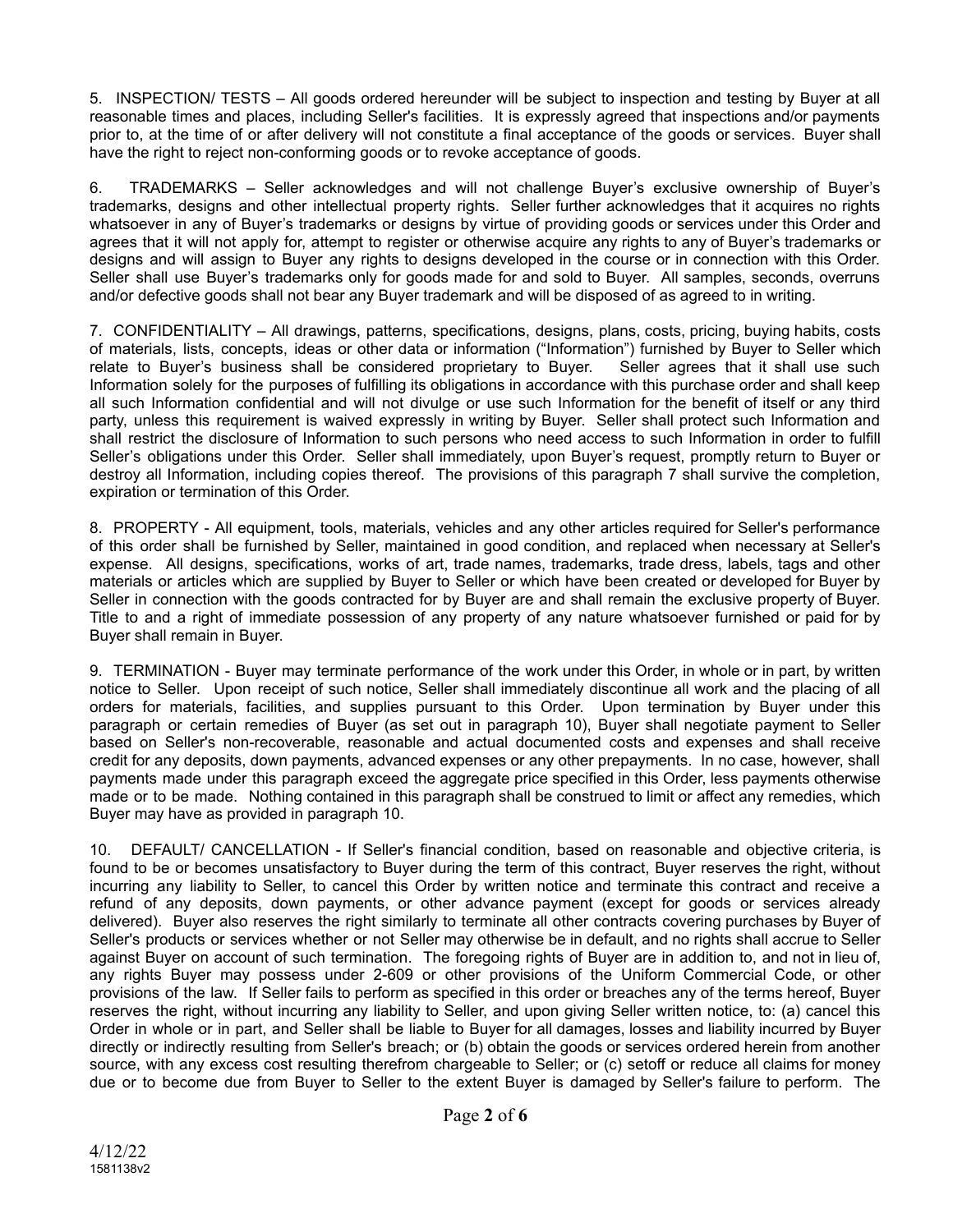remedies herein provided shall be cumulative and in addition to any other remedies provided at law or in equity. Buyer's failure to insist on performance of any of the terms and conditions herein or to exercise any right or privilege, or Buyer's waiver of any breach hereunder, shall not thereafter waive any other terms, conditions, or privileges, whether of the same or similar type.

 11. FORCE MAJEURE – In the event of acts of God, acts or regulations or decrees of any government, unusual natural phenomena such as earthquakes, floods, fires, riots, wars, shipwrecks, pandemic or other unforeseen causes not attributable to and beyond the reasonable control of the Seller which prevent or delay manufacture, transportation or delivery of the goods or services covered by this purchase order, the Seller shall inform the Buyer, in writing, as soon as possible, but in any event within five (5) days after the start of such Force Majeure, specifying the nature of the Force Majeure as well as the estimated time of duration. In the event the Force Majeure lasts more than thirty (30) days or is expected to last more than thirty (30) days, the Buyer is entitled to immediately terminate the purchase order by notice in writing to Seller without any claim of liability, penalty or damage. In the event of a Force Majeure preventing or delaying acceptance or prompt utilization by Buyer of the goods or services covered by this Order, Buyer shall inform the Seller, in writing, as soon as possible, but in any event within five (5) days after the start of such Force Majeure, specifying the nature of the Force Majeure, as well as the estimated time for duration. Buyer may provide Seller with a new time schedule and delivery date for the goods or services. Buyer shall not be subject to any claim of liability, penalty or damage.

 12. COMPLIANCE WITH LAWS - Seller agrees to comply fully with all applicable laws, ordinances, rules, regulations, and orders of the United States and of all applicable foreign nations and of each of the governmental subdivisions thereof pertaining to the production and sale of the goods or services ordered, and, upon request, Seller shall furnish Buyer certificates of compliance. Seller will also properly complete and execute all required country foreign declarations and quota charge statements in the manner and form required by the U.S. Customs Service or applicable foreign customs service. These United States laws shall include, without limitation, the following: The Fair Labor Standards Act of 1938, as amended; Federal and State OSHA requirements; the Equal Opportunity clause of Executive Order #11246, as amended; the Vietnam Era Veterans Readjustment Assistance Act, as amended; the rules and regulations of the office of Federal Contract Compliance; Section 503 of the Rehabilitation Act; Toxic Substances Control Act and The Federal Hazardous Substances Act. With specific references to the Toxic Substances Control Act, Seller warrants that each chemical substance delivered under this order shall be on the list of chemical substances compiled and published by the Administrator of the Environmental Protection Agency pursuant to  $\P$  8 of the Toxic Substances Control Act. If this order is placed, directly or indirectly, under a contract to which the United States or any state or other governmental authority is a party, then all terms and conditions required by law or regulation or contained in the government contract with respect to this order are incorporated herein by reference.

 13. **EQUAL EMPLOYMENT OPPORTUNITY – Buyer is a federal contractor and complies fully with Executive Order 11246, as amended, the Vietnam Era Veteran Readjustment Assistance Act, as amended, and Section 503 of the Rehabilitation Act, as amended. Seller shall abide by the requirements of 41 CFR 60–1.4(a), 60–300.5(a) and 60–741.5(a). These regulations prohibit discrimination against qualified individuals based on their status as protected veterans or individuals with disabilities, and prohibit discrimination against all individuals based on their race, color, religion, sex, sexual orientation, gender identity or national origin. Moreover, these regulations require that covered prime contractors and subcontractors take affirmative action to employ and advance in employment individuals without regard to race, color, religion, sex, sexual orientation, gender identity, national origin, disability or veteran status.** 

 14. INDEMNIFICATION - Seller agrees to indemnify and hold harmless Buyer, its officers, directors, agents, employees, successors, assigns, customers and users of Buyer's goods from and against any and all claims, damages, losses, penalties, expenses, suits at law or in equity, or any liability whatsoever, including attorneys' fees, arising out of or resulting from (a) any transaction in which Buyer has placed an order, (b) any false declaration regarding the country of origin in violation of any customs law, (c) any false statement or labeling regarding fiber content or other representation regarding the nature or quality of the goods, (d) any alleged defect in the goods or services that is alleged to have caused the death of or injury to any person, or damage to any property, under whatever theory, (e) any injury or death to persons or damage to property arising from acts or omissions of Seller's agents, employees or subcontractors while on Buyer's premises, (f) the failure of Seller to comply, in the furnishing of goods or services under this order, with all applicable domestic or foreign national,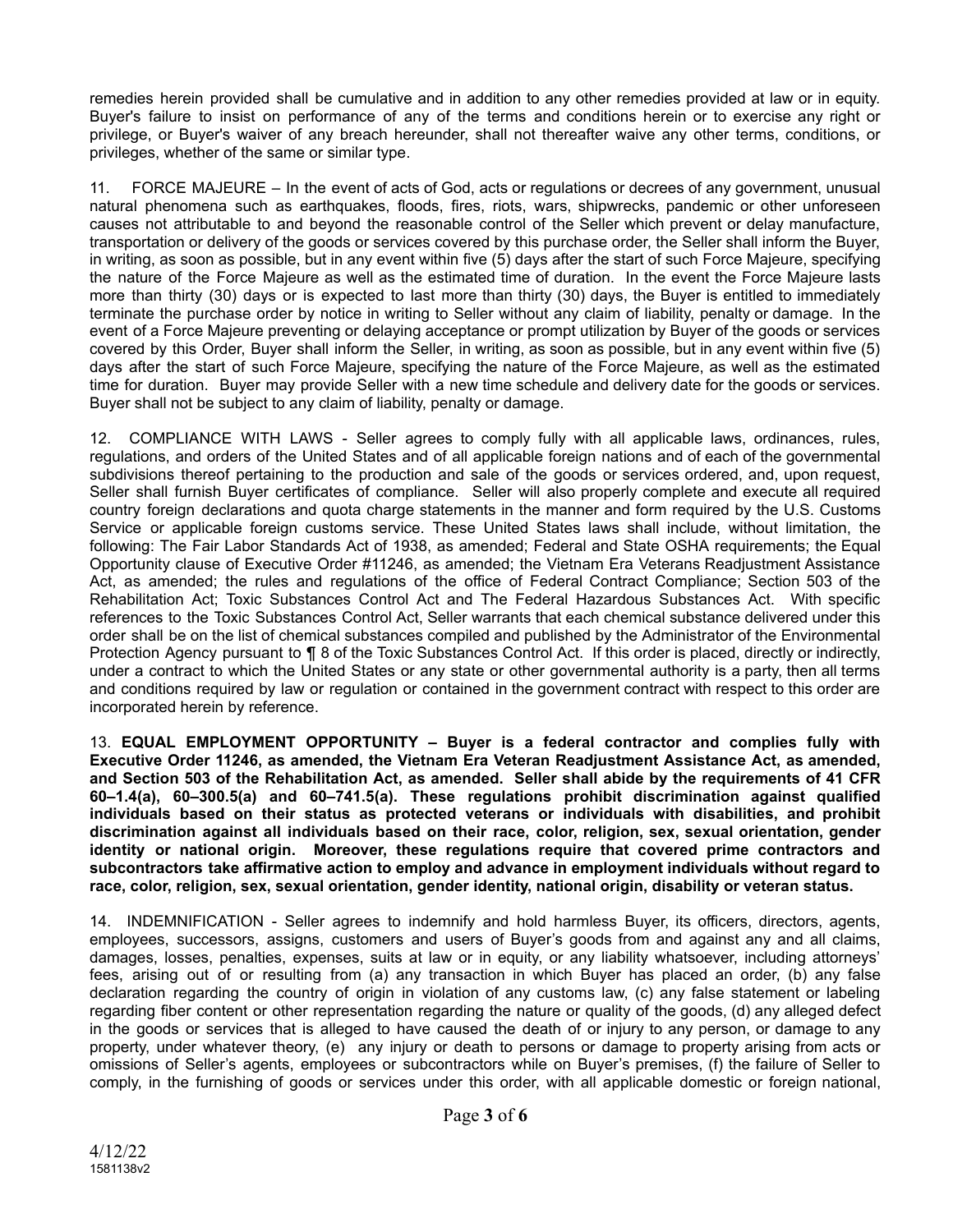state, or local laws, ordinances, rules, regulations or orders as set out in paragraph 12, or (g) any claim that the manufacture, use, sale or resale of any goods or services supplied by Seller under this order infringe any patent, copyright, trademark or other intellectual property right, and Seller, when notified, shall, at Buyer's sole option, either defend any such claim or suit at its own expense employing attorneys approved by Buyer, or reimburse Buyer's expenses and costs, including attorneys' fees.

 15. INSURANCE - Seller shall maintain and require its subcontractors to maintain: (a) Public liability and property damage insurance (including contractual liability), both general and vehicle, in amounts sufficient to cover obligations set forth above; (b) worker's compensation and employer's liability insurance covering all employees engaged in the performance of this order. Seller shall furnish, upon Buyer's request, certificates evidencing such insurance.

 16. ASSIGNMENT - This Order may not be assigned by Seller, including by operation of law or otherwise, nor may Seller delegate the performance of any of its duties hereunder without Buyer's prior written consent.

 17. INDEPENDENT CONTRACTOR - Seller is an independent contractor. This Order shall not be deemed to constitute or create a partnership between Seller and Buyer or to make Seller an agent or employee of Buyer for any purpose whatsoever. Seller has no authority to bind Buyer, to contract on Buyer's behalf or to otherwise create any liability of Buyer.

 18. APPLICABLE LAW/LANGUAGE- The validity, interpretation, and performance of these terms and conditions shall be decided in accordance with and governed exclusively by and under the laws of the State of North Carolina, U.S.A. applicable to agreements made and to be performed therein, without regard to the application of rules regarding conflicts or choice of laws. This agreement shall not be subject to or governed by the United Nations Convention for International Sale of Goods (CISG). All documents, including invoices, shall be in the English language and will specify the country of origin.

 19. JURISDICTION – Seller consents to the exclusive jurisdiction and venue of the state and federal courts located in Guilford County, North Carolina for adjudication of any claim or dispute arising under this Order or otherwise occurring between the parties.

 20. PUBLICITY – Seller shall not, without the prior written consent of Buyer, disclose, make any public announcement, issue a press release, make a statement to third parties, advertise or make or authorize the publication of any article which identifies, relates to or provides publicity to this Order and the work being performed by Seller hereunder, or that features, highlights or comments upon any of the trademarks of Buyer or otherwise relates to Buyer.

 21. SEVERABILITY – The terms and conditions of this Order are severable and if any terms and conditions or portions of any terms and conditions herein are stricken or declared illegal, invalid or unenforceable for any reason whatsoever, the legality, validity or enforceability of the remaining terms and conditions shall not be affected thereby.

 22. INTEGRITY - Buyer takes pride in being a responsive and responsible producer of quality high performance materials and fabrics and fabric-based product solutions and services throughout the world. Integrity in dealing with others is a guiding principle of BUYER. Beyond legal and regulatory compliance, our dealings with others inside and outside the company are based on mutual respect, open communication, and cooperation. This behavior preserves the trust and respect of our fellow employees, customers, suppliers, and investors, and our neighbors in the communities where we live and work.

 In accordance with this principal, BUYER expects and Seller agrees to comply with the following guidelines. Seller will also execute a Certification of its compliance at the request of BUYER.

## *Responsible Business Practices*

 All Buyer approved vendors must conduct themselves in a legal and ethical manner and in accordance with these Standard Terms and Conditions of Purchase. All Buyer approved vendors must comply completely with all applicable laws and regulations in the country in which they are located.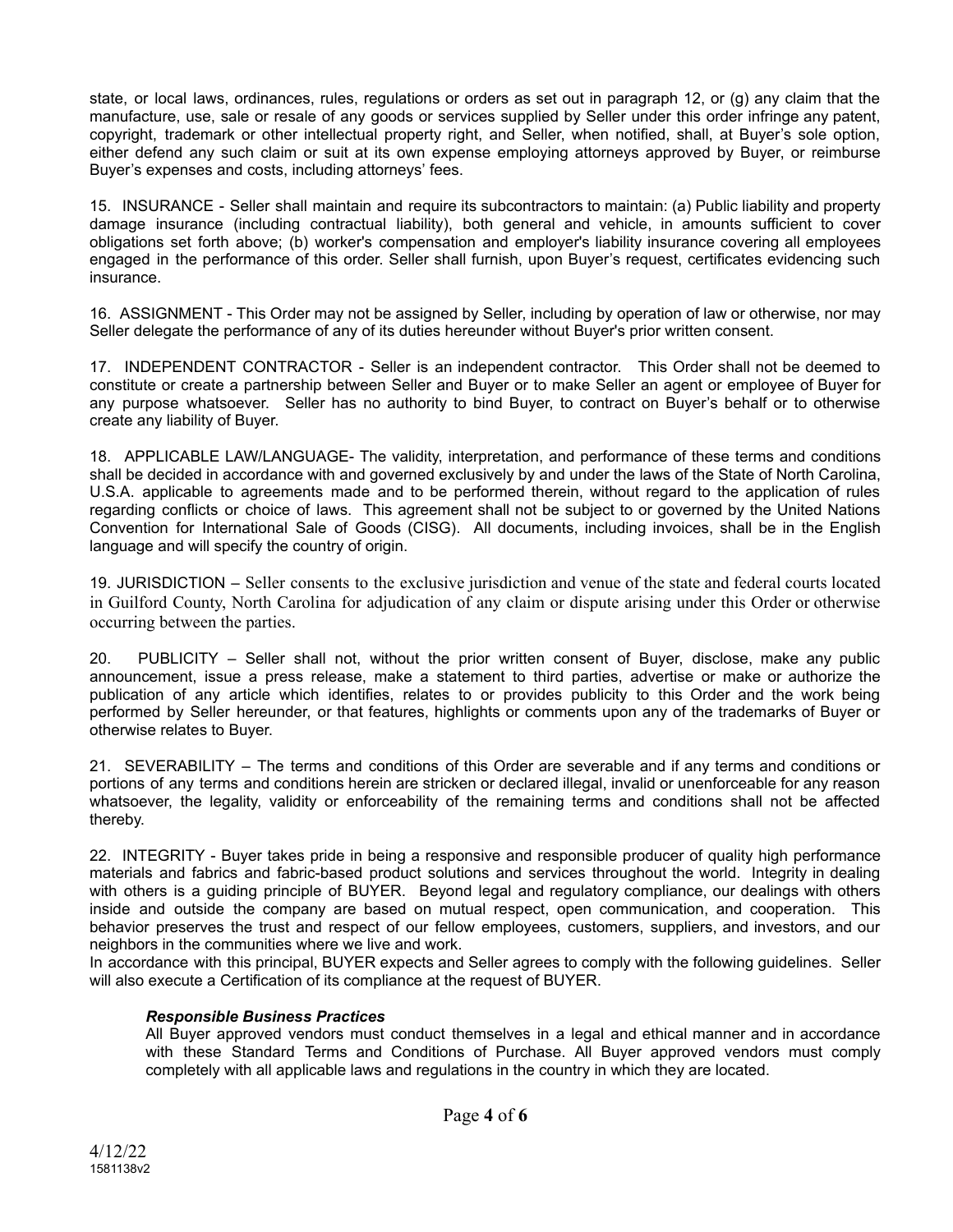## *Freedom of Association and Collective Bargaining*

 All Buyer approved vendors shall respect employee rights to freedom of association and adhere to all local laws regarding such organizations. Workers must be allowed to join, or not join, trade organizations and participate in collective bargaining. Every effort should be made to ensure employees are free from pressure, intimidation, or retaliation regardless of their choice to join or not join a trade organization.

## *Health and Safety*

 All Buyer approved vendors must provide a safe and healthy workplace for their employees at all times. This includes, but is not limited to: legal and regulatory compliance, building safety, proper handling of hazardous materials, emergency planning and training, management of air quality and noise levels, safety equipment, and posted signs. Additionally, all relevant health and safety guidelines also apply to company provided worker dormitories, when present.

## *No Child Labor*

 No Buyer approved vendor shall employ workers below the age of 15 or younger than the local minimum age if it is higher than 15. Operations employing persons under the age of 18 must, at a minimum, adhere to the International Labor Organization (ILO) standards regarding children's rights.

#### *No Involuntary or Forced Labor*

No Buyer approved vendor shall utilize prison, indentured, bonded, or any other type of compulsory labor.

#### *Fair Compensation*

 All Buyer approved vendors must provide wages and benefits at or above either the country's legally required minimum wage or the prevailing industry wage, whichever is greater. Employees must be offered all legally required benefits. Wages shall be paid in regular intervals and accompanied by a written document that is clear and understandable. Employees must receive full compensation for overtime at the rate and level established by local regulations.

#### *Hours of Work*

 All Buyer approved vendors shall comply with both the national and ILO regulations regarding work hours. Employees shall not be required to work in excess of local legal limitations. Employees must be informed at the time of hiring if mandatory overtime is a condition of employment. All employees shall be entitled to at least one day off in every seven-day period.

## *Discrimination, Diversity, and Equality*

 While Buyer recognizes and respects cultural differences, workers should be employed and promoted on the basis of their abilities and not their personal characteristics or beliefs. No Buyer approved vendors shall adopt practices or policies regarding hiring, compensation, advancement, termination, or access to training that discriminates on the basis of race, color, religion, sex, gender identity, sexual orientation, national origin, age, disability, or any other legally protected category. No employee shall be subject to neither humiliating or corporal punishment nor physical, sexual, psychological, or verbal abuse.

#### *Documentation and Training*

 All Buyer approved vendors must keep written documentation of their adherence to these policies on site and made available upon request to Buyer.

#### *Responsible Sourcing*

In line with Buyer's organizational values, Buyer approved vendors shall not;

- Knowingly source any product, including cotton fiber or fabric, from Turkmenistan, Uzbekistan or Syria to Buyer.
- Knowingly use Tantalum, Tin, Gold or Tungsten (3TG) or any other materials or their derivatives sourced from the Democratic Republic of Congo (DRC) or any adjoining countries to the DRC.

#### *Environmental Stewardship*